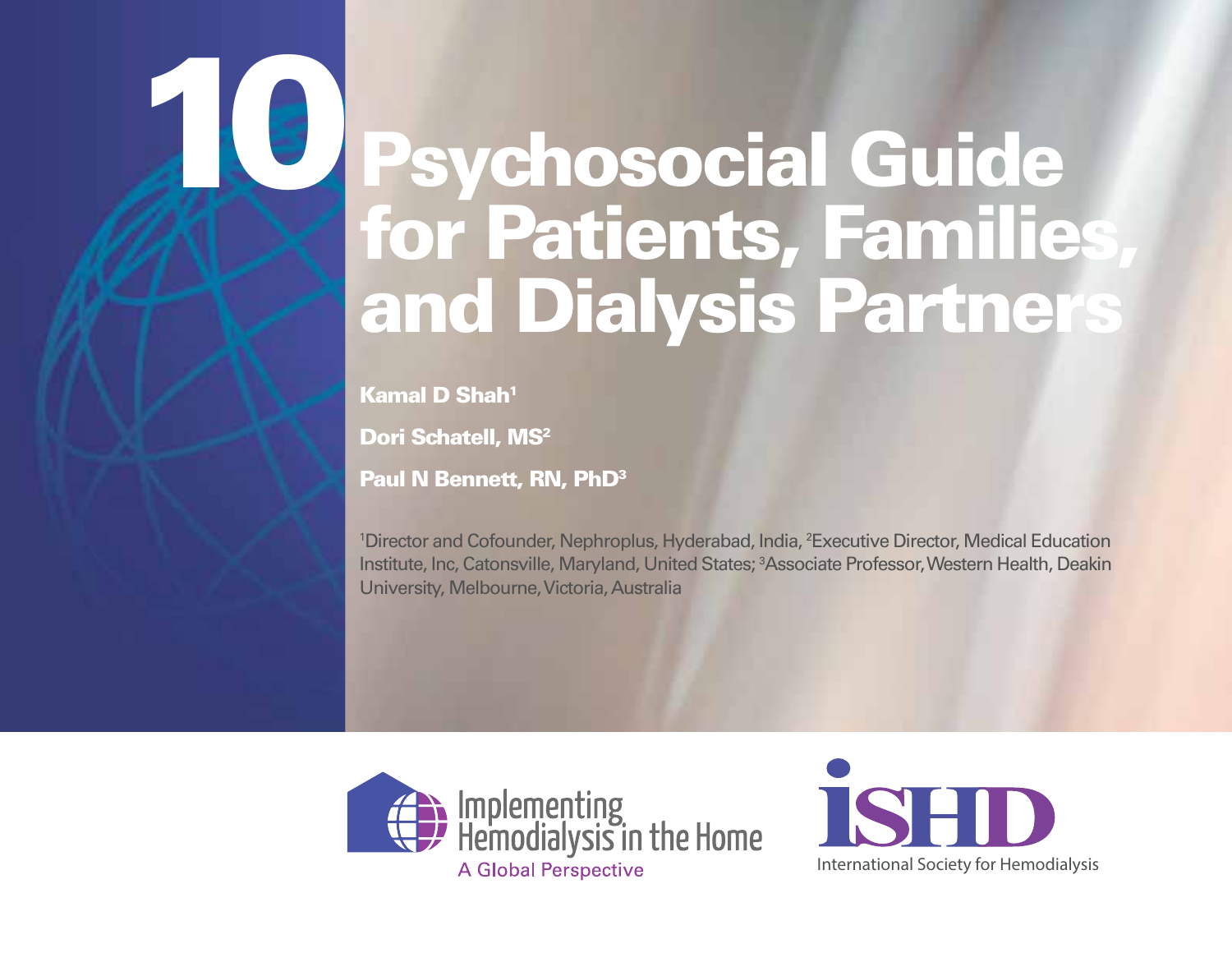## PSYCHOSOCIAL GUIDE FOR PATIENTS, AND THE PATIENTS, AND THE PATIENTS, AND THE PATIENTS, AND THE PATIENTS, AND T CONTENTS **CONTENTS**

- Introduction **3**
- **3** How Will My Lifestyle Be Affected by Home HD?
- **4** Will Home HD Be a Burden for My **Care Partner?**
- **4** I'm concerned about Dealing with the Machine, Will It Be Hard for Me to **Adjust to Home HD?**
- **5** What Will My Home HD Training Consist of?
- How Much Will Home HD Cost? **6**
- **6** How Do I Manage Supplies at Home?
- **7** What Kind of Support Can I Find as I Go Through My Home HD Treatment?
- Summary **7**
- References **8**

*This module was predominantly authored by Kamal D Shah, a dialysis patient since July 1997. Kamal lives in India and has been on home hemodialysis (HD) since May 2006. He does nocturnal HD 7 hours each night, 6 nights per week, assisted by a trained dialysis technician. Kamal works full-time, blogs, swims every day, and travels regularly— things, he says, have been made possible only due to his home HD! A video describing his experience can be found* **here.**



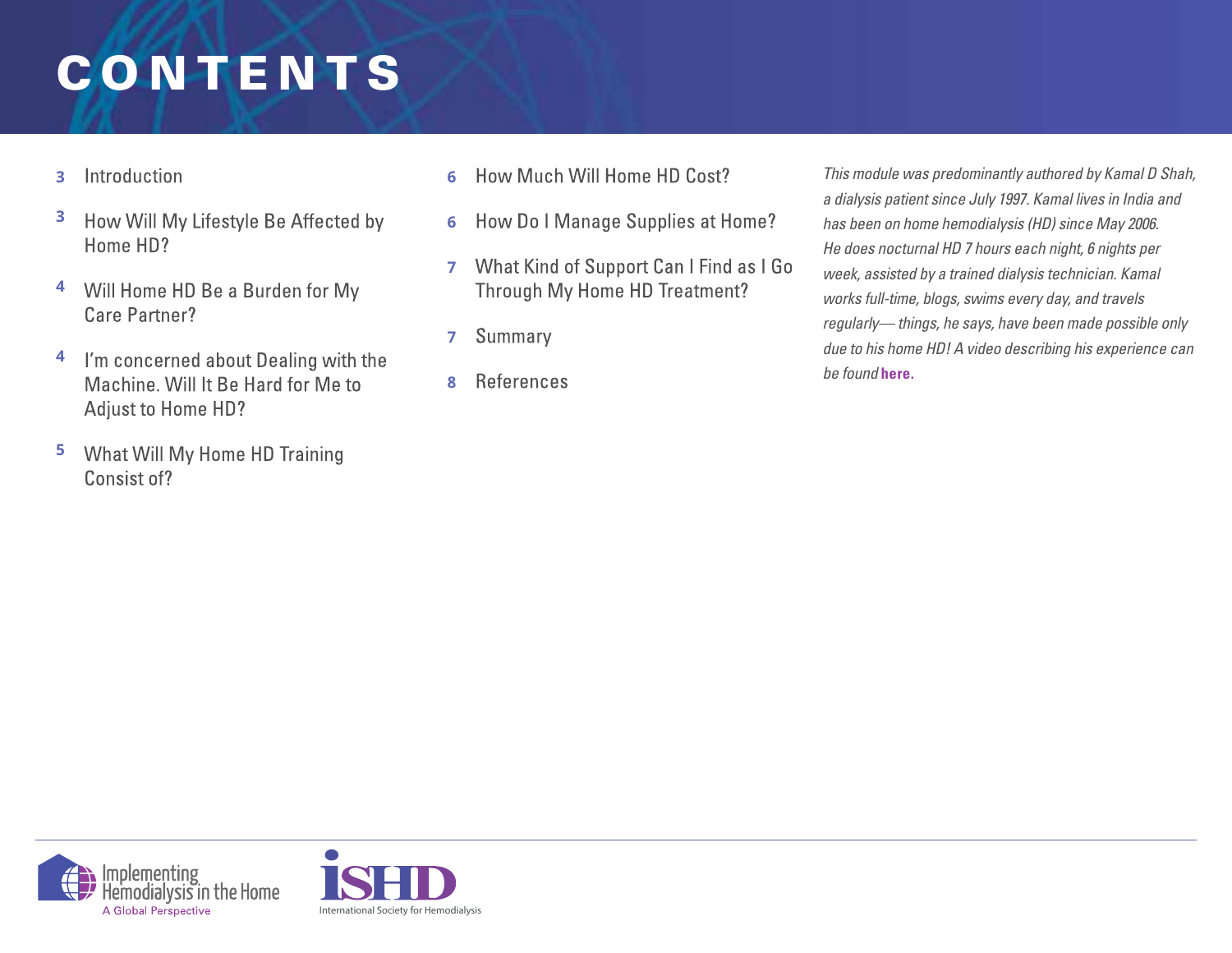# **Psychosocial Guide for Patients, Families, and Dialysis Partners**

## Introduction

Home hemodialysis (HD) is far more than a medical treatment: it is a lifestyle. To ensure success, you, your care partner (if you have one), and your family must think through home HD therapy and the impact it will have not only on your daily life, but on the lives of your support team as well. In this module, we answer some common questions asked by home HD patients:

- "How will my lifestyle be affected by home HD?"
- "Will home HD be a burden for my care partner?"
- "I'm concerned about dealing with the machine. Will it be hard for me to adjust to home HD?"
- "What will my home HD training consist of?"
- "How much will home HD cost?"
- "How do I manage supplies at home?"
- "What kind of support can I find as I go through my home HD treatment?"

No doubt, other questions will arise as you start home HD. Never hesitate to ask your doctor, nurse, or dialysis care team for help about any questions you may have.

#### How will my lifestyle be affected by home HD?

*Home HD is convenient.* Gone are the days of fitting your life into the clinic's schedule. At home, you can dialyze when you want. Occasionally, you may choose not to dialyze on a given day. If, for example, you stay late at work and need to start dialysis an hour later, no problem! You are free to fit your home HD treatment around your busy life.

*Better social life.* When you are home, you can choose when to dialyze—during the day or overnight. The prescription can be tailored to what you prefer. Some people choose to dialyze for 2.5 to 4 hours each day, and can choose which hours. When you do your home HD treatment every day, there is less time for toxins and fluid to build up in your body. This means you can have a little more fluid and a more normal diet.<sup>1</sup>

Some people choose to dialyze longer—7 to 9 hours each night while sleeping. If you choose this method, your days and evenings are free to spend time with your family and friends. Doing home HD longer at night also lets you remove most limits on your fluids and diet, so you will have more options when you plan social events with friends and family.

*Few limits on travel.* Home HD can allow you the flexibility to travel more. Some machines are smaller than the standard ones you might see in a clinic. These are reasonably portable. They can be carried with you in a car, plane, boat, or train. Most

airlines now take the machines as essential medical equipment, at no extra charge. (Airlines will also accept about 2-days' worth of dialysate fluid. Just make sure the fluid is in its original box and clearly labeled.)

*Less time wasted.* If you dialyze each night while you sleep, you will not waste any of your waking hours during the day. You can work full-time, complete tasks, socialize, and just be more productive overall.2

*Fewer complications.* The more you dialyze—during the day or at night—the less fluid you need to remove at 1 time. People who do home HD say that they don't have the "washed-out" or "energy-drained" feeling they had when performing standard in-center HD. With nocturnal home HD, blood pressure drops are rare and your heart is less strained.3,4 Nocturnal home HD uses blood flow rates that are much lower than those used in-center, so you feel more like yourself during and after the session.

Most people who do daily or nocturnal home HD say that they feel much better and healthier.<sup>5</sup> They have more energy, better appetites, fewer hospital stays, and more active sex lives. In general, they are living fuller, productive lives.



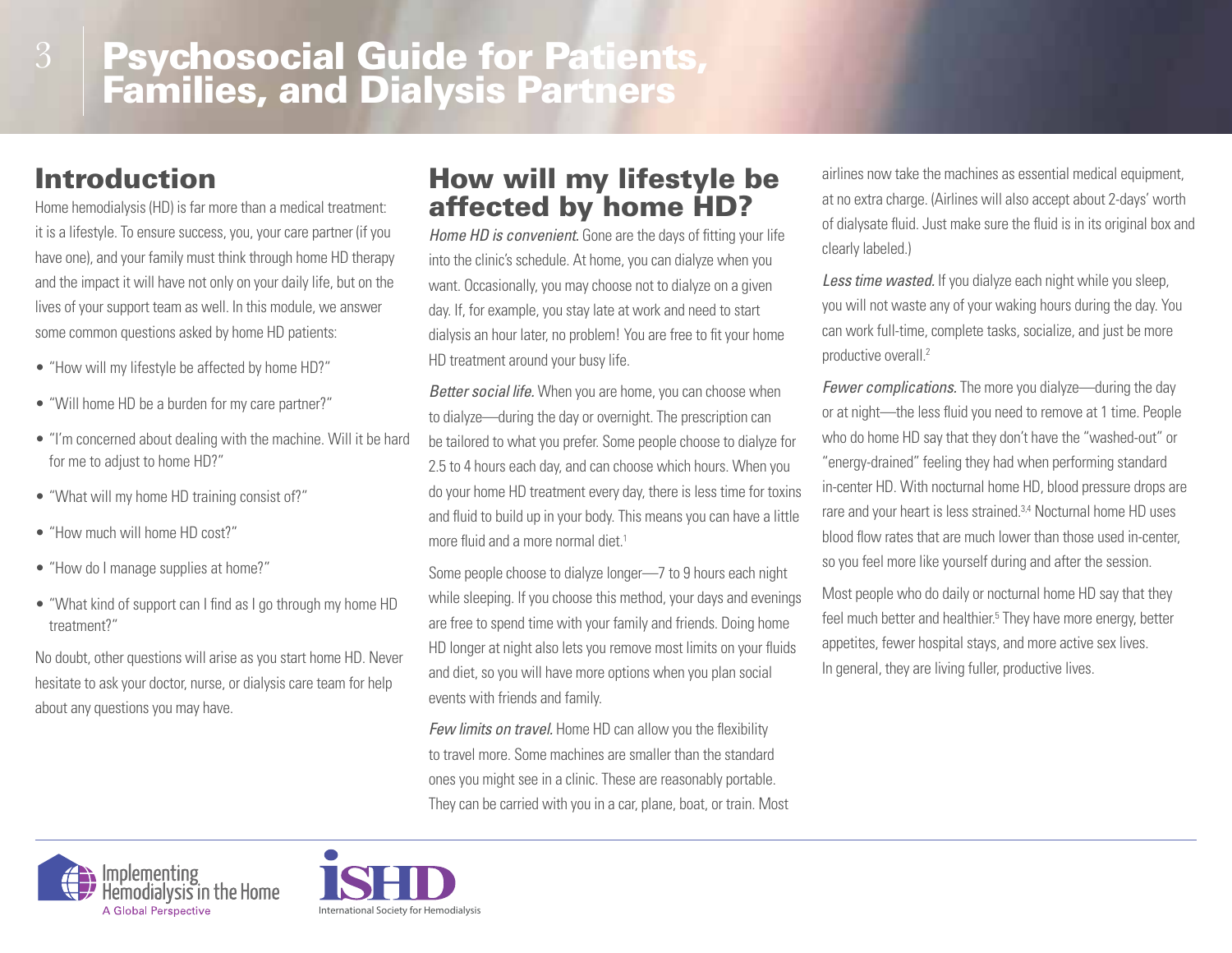## **Psychosocial Guide for Patients, Families, and Dialysis Partners**

#### Will home HD be a burden for my care partner?

A care partner is someone who helps a person with home HD treatment, often a family member or friend. Not everyone needs a care partner, and home HD does not have to be a burden for a care partner if you have one. Some countries, such as the United States, require training with a care partner for most people who do home HD. Others, such as Australia and New Zealand, will NOT train a partner! They expect you to do your treatments yourself. Because the number of people who perform home HD in these countries is larger than the number of people who perform home HD in the United States, it's apparent you don't have to put a big burden on a partner, even if you do have one. The key is to learn to do your own treatments and do as much as you can yourself.

Most importantly, you should always cannulate yourself (ie, put in your own needles), if at all possible. Asking a partner to do this scary task may be one reason why assisting with home HD does not always work out for the partner. If you put in your own needles, you always have your own best cannulator with you. Self-cannulation not only helps a fistula or graft last much longer, but it frees you up to travel.

Do you have other disabilities and need total care? If so, it may be less of a burden for a partner to learn to do your home HD than to help you get to and from a clinic 3 times per week for standard treatments. Be sure to let your care partner know often how much you appreciate his or her help.

#### I'm concerned about dealing with the machine. Will it be hard for me to adjust to home HD?

You won't need to make many changes to fit home HD into your life. Home HD machines have been designed to give you the freedom you want without sacrificing safety. Some machines may require some minor updates to your home's plumbing and wiring. If you rent your home, many landlords will allow the changes, but some will not.

*Choose your home treatment room.* Living area or bedroom, the choice is yours. Some who do daily home HD prefer to sit in an easy chair in their living room. If you do nocturnal home HD, you can sleep in the room you chose as your treatment room. In fact, couples can even sleep in the same bed. Whichever option you use, you will need to keep your treatment room clean and safe. More information, including a checklist of home infrastructure requirements, can be found in the "Infrastructure, Water, and Machines in the Home" module.

*Pets.* If you have pets, watch them closely if you want to have them in your treatment room during home HD. Many people have said that they do their home HD with their pets sitting on their laps, but this may not work with all pets. Some pets may be startled by the machine's alarms and sounds. Other pets may play with or bite the hoses or blood tubing, which can result



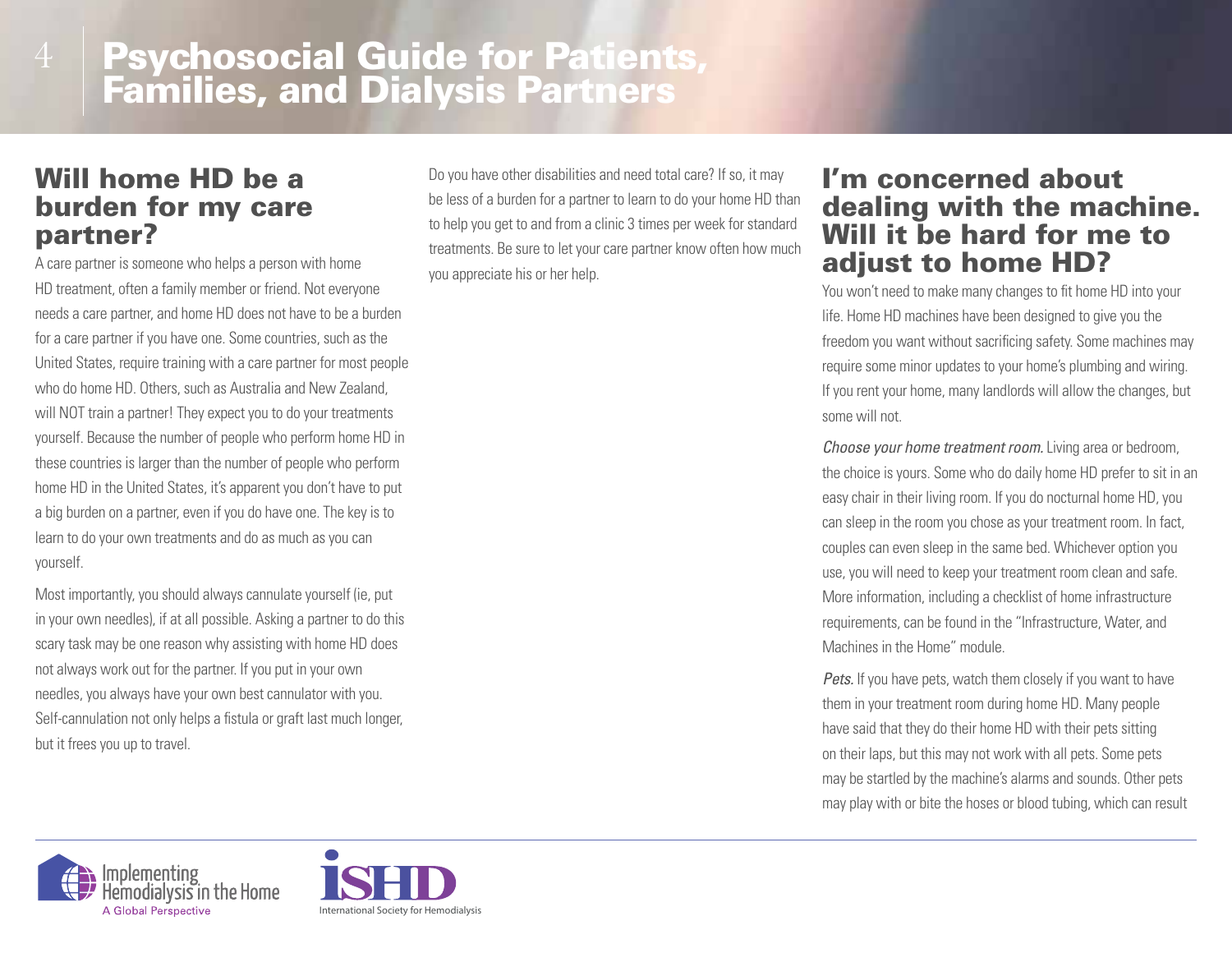in damage or cause an infection for you. If you dialyze at night while you sleep, it is best to keep pets out of the room.

5

*Infection.* Dialysis at home or in the clinic always comes with a risk of infection, which can require treatment in the hospital. You can help prevent infection by regularly washing your hands, using a sterile technique to insert needles, and keeping your home HD room clean. Your clinic training program will teach you how to avoid infections and make sure you feel safe at home.

There is no infection risk for families living with patients who do home HD. When you use the sterile techniques your clinic will teach you, there is no chance a family member will get an infection simply by being with you as you dialyze.

#### What will my home HD training consist of?

Training will be performed by a training nurse or other dialysis staff at your clinic. You will be trained to use the machine you have chosen and the prescription your doctor wrote for you. The time required for training will be based on your machine. Training for small portable machines that have been designed for easy use may take 2 to 4 weeks. Training for larger, more complex machines may take 5 to 8 weeks. During this time, you will learn how to place the needles, set up and run the machine, fill out treatment forms, and track your supplies. You won't take the machine home and begin home HD until both you and your trainer are confident that you can succeed. Your trainer may come to your home to support you during your first treatment to ensure your peace of mind. In most countries, your clinic will give you 24/7 phone support in case you have questions. Be sure to ask your trainer how your clinic will support you at home.

It's normal to worry about things that can go wrong during home HD. Your trainer will teach you how to have a comfortable, safe, and successful treatment. Here are some key facts to keep in mind while you are training:

*Home HD is much gentler than in-center HD.* Home HD is less stressful on your body than in-center HD. Much less fluid is removed at a time. This means you have a much lower risk

of blood pressure drops and cramping. These are common problems in-center, but are very rare with home HD.

*Putting in your own needles hurts less than having someone else do it for you.* People who do home HD say that they focus so intently on placing their needles correctly, they feel much less pain than they do when a care partner or nurse does it. Also, when you are able to place your own needles, your access can last much longer.<sup>6</sup> For more information, see "The Care and Keeping of Vascular Access for Home Hemodialysis Patients" module.

*Good taping and alarms keep you safe.* If you dialyze at night, you will learn how to tape the needles securely and safely so they won't come out as you sleep. If you use an alarm (like a bed wetting alarm) you will have even greater peace of mind. With an alarm under your access arm and one under the dialyzer, you can sleep without fear that you will bleed and not know it.

*Fewer clinic visits.* You will still need to meet with your nephrologist, but less often than if you were getting your treatments at a clinic. During the visit with your doctor, you will review your prescription, medicines, and blood test results. It is helpful to set up a fixed schedule for your visit. For example, you may want to set up your visits on the first Monday of each month. That way, you can plan around the visit. You can draw your blood samples, deliver or send them to your lab, and have the results in time for your visit.



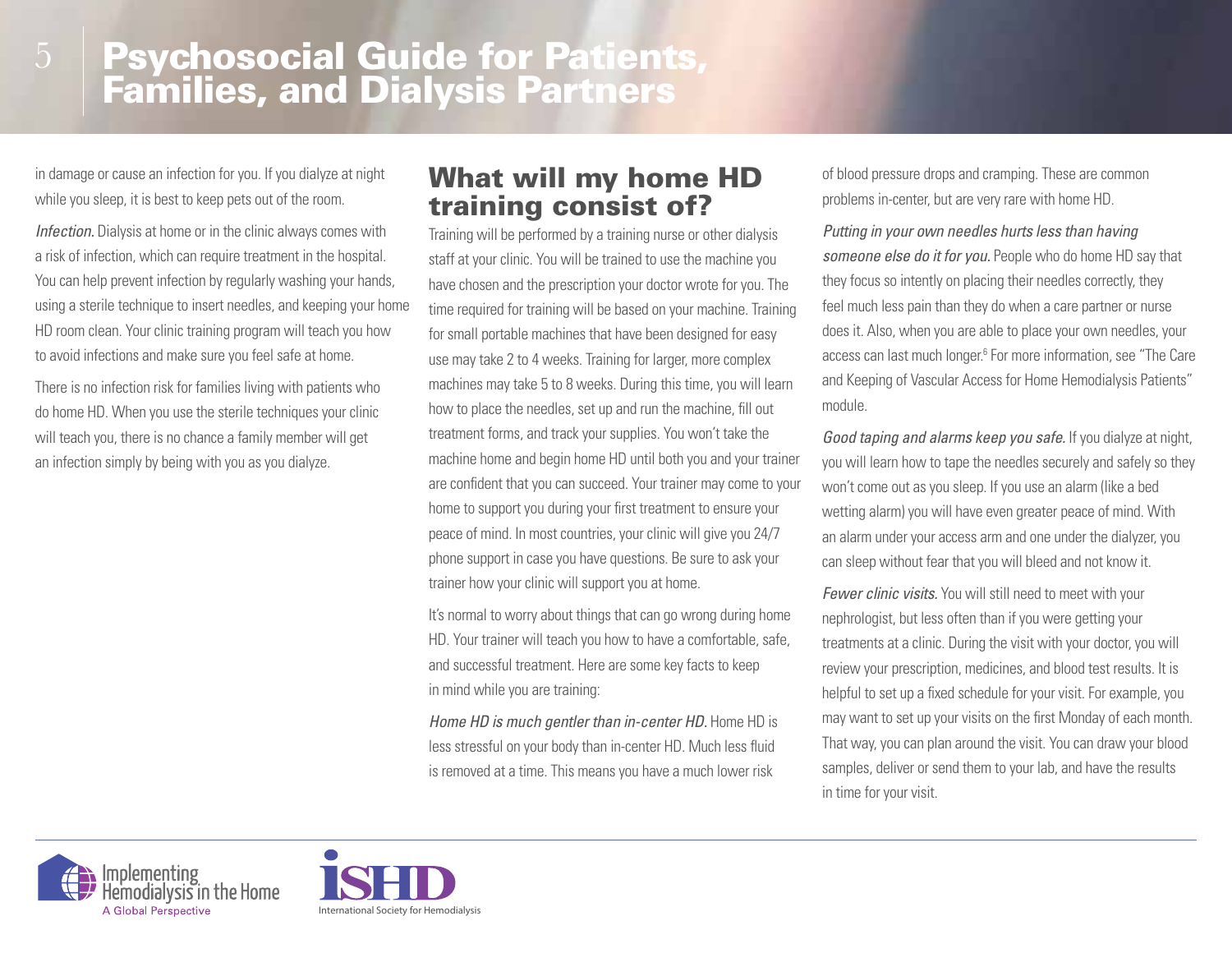#### How much will home HD cost?

In countries with national healthcare systems, you may not have to pay for dialysis no matter which type you choose. In some countries, like the United States, you may pay the same amount out of pocket for home HD as you would for in-center HD (you do not have to buy the machine). In other countries, you will have to pay for home HD yourself. If you live in a country that does not cover home HD, you will need to buy the machine and the water treatment equipment. Or, you may be able to pay a monthly rental fee to a clinic that will set up the machine and water treatment system and maintain the equipment for you. You and your dialysis care team will need to find out what your insurance or national healthcare service will cover. Here are some costs you may have:

*Cost of the machine.* In most cases, you will have a choice of home HD machines. You and your dialysis staff will discuss the costs of each brand of machine, compare ease of use, and look at maintenance costs.

*Costs for water treatment.* You and your dialysis staff will look at the volume of water your machines will need and calculate how this will affect your water bill.

*Cost of supplies.* You will need supplies for home HD. Your center may provide these. Ask your dialysis staff for an estimate of the monthly costs for supplies (see the "Supplies" section for more details).





*Cost of maintenance.* Normally, your center will provide the fittings and arrange for an electrician to do the wiring, a plumber to do plumbing fittings and install piping, a biomedical waste disposal service to handle waste products that are generated by dialysis, and a technician to clean your water tank and pipes and maintain your machine. Ask your dialysis staff how this is set up and whether you will have any costs.

#### How do I manage supplies at home?

Some clinics will keep track of the supplies you need and send you more before you run out. Others will require you to order what you need when you need it. Either way, keep track of supplies you are using and budget enough time to get more supplies before you run out. A good rule to follow is to keep 2 to 3 weeks of supplies on hand at any one time.

You will need a fair amount of space to store all of the supplies. You may need to empty a closet in or near your dialysis room, add open shelves or closed cabinets to the room for storage, or store supplies in a dry garage or basement (be sure they won't get too hot or cold). If you do not have space, talk to your dialysis staff. The center may be able to send you supplies for a week or 2 at a time, instead of 1 delivery per month. You will need to keep a close watch on your stock levels to make sure you don't run out.

#### **Practice Tip**

To make sure you never run out of any supplies, keep an "emergency" set-up kit for 1 full home HD session in a small bag in a safe, secure place. This way, if you notice just before a treatment that you have run out of an item, you can use your kit. Make sure you review the kit periodically to make sure you replace things that are about to expire.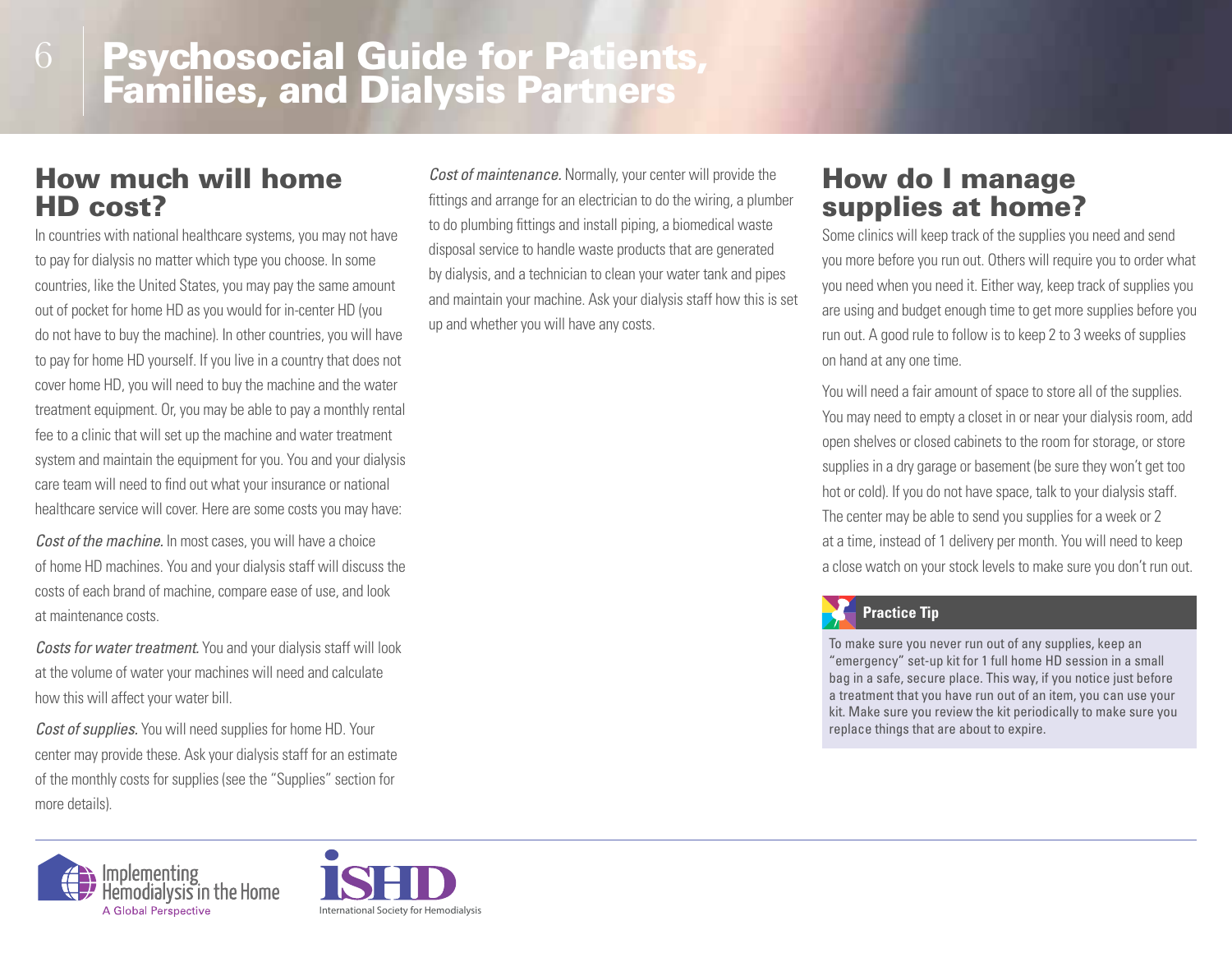## **Psychosocial Guide for Patients, Families, and Dialysis Partners**

#### What kind of support can I find as I go through my home HD treatment?

*Peer support.* Group support can help you to feel less alone. Your country may have consumer networks and face-to-face peer support groups. Such groups can help you meet others who have similar life challenges. If your area does not have support groups, you may wish to start one of your own. You might form a group of other home HD patients that meets outside your clinic in a social setting (eg, restaurant, library, place of worship, or your home). Your care partner, if you have one, might want to form a group for other care partners. You may want to ask professionals to be guest speakers or facilitators. One-on-one "buddy" support can also be helpful, and may be easier to arrange than group support. Such one-on-one support can also be done via telephone or the Internet. Talk to your dialysis staff to see if they know of any buddy support programs or might be willing to start one. An example of a buddy support system can be found **here**. This system could be set up in your own program, region, or country.

*Web-based support.* If you have Internet access, you can find online support in the form of Facebook groups, message boards, email listservs, chat rooms, and others. For example, a Facebook group for home dialysis can be found **here**. You could also search Google (http://www.google.com) for "dialysis support". Remember to check with your care team before you follow any medical advice discussed on any sites.

#### **Useful Resources**

If you want to start a peer support group, we recommend the following websites:

- » The Community Toolbox. Creating and Facilitating Peer Support Groups
- » Manuals and Workbooks for Starting and Running Support Groups

## Summary

We have given you some general information about the impact of home HD on your lifestyle. We haven't touched on every issue, but we hope that this module will act as a springboard to stimulate other questions you may have. *Never hesitate to contact your dialysis staff with any questions you may have about your home care.* Many people around the world who do home HD have reported great success. They have been able to fit dialysis into their lifestyles rather than letting dialysis limitations dominate their lives. We wish you every success as you think about doing treatment with home HD.